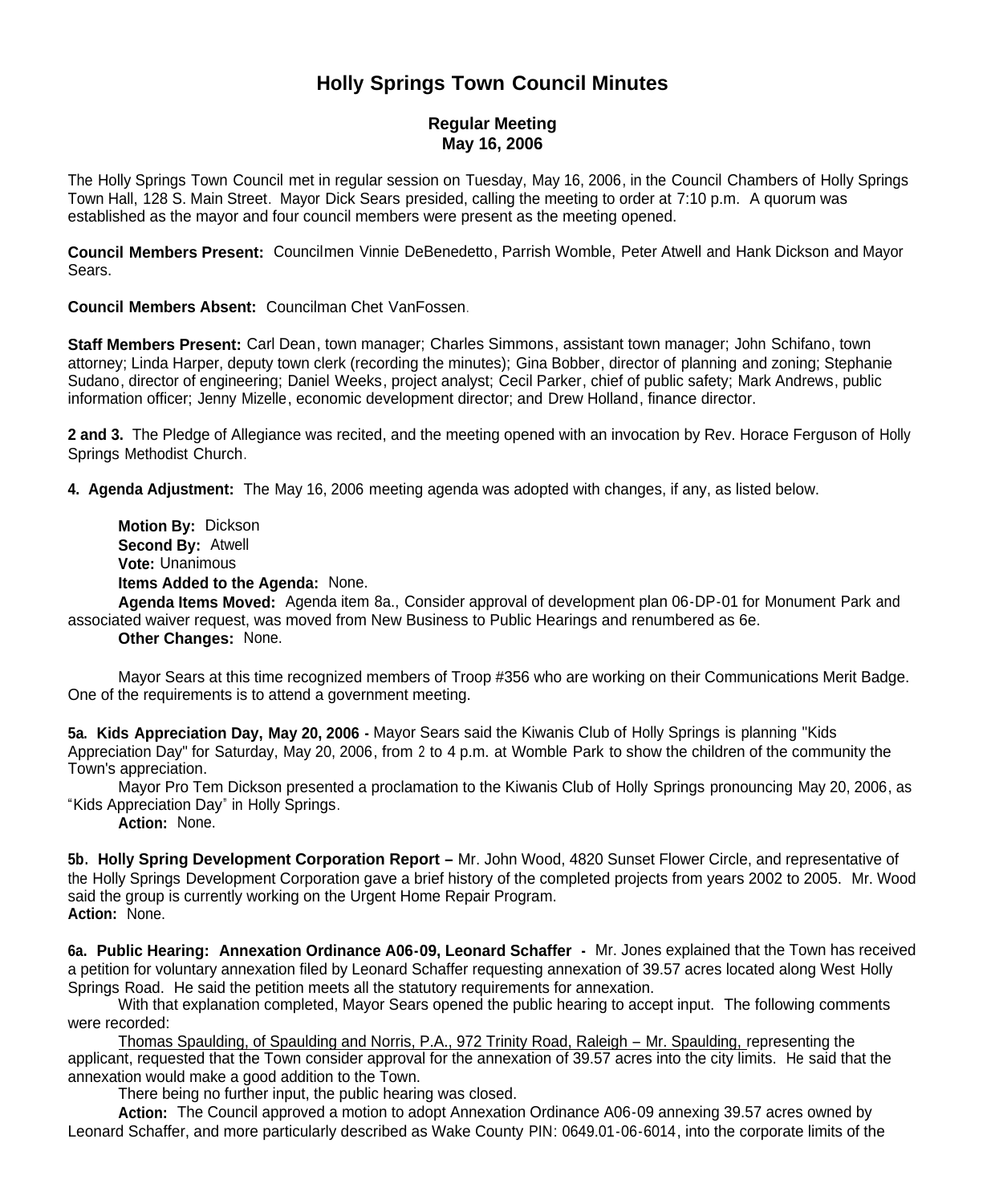Town of Holly Springs.

#### **Motion By:** Atwell

**Second By:** Dickson

**Vote:** Unanimous

*A copy of Annexation Ordinance A06-09 is incorporated into these minutes as addendum pages.*

**6b. Public Hearing: Rezoning Zoning Map Change 06-REZ-06, Schaffer Property -** Mr. Jones explained that the Town has received a petition to rezone approximately 39.57 acres from Wake County R-30: residential to R-MF-15: multifamily residential. He said the property is located on West Holly Springs Road.

Mr. Jones said the Planning Board discussed the very high-density residential zone and questioned why this area was designated for very high-density on the land use map. He said the rezoning request is in conformance with the very highdensity residential designation of the Ten-Year Comprehensive Land Use Plan. He said staff recommends approval, and the Planning Board does as well, following a 6 to 1 vote.

With that explanation completed, Mayor Sears opened the public hearing to accept input. The following comments were recorded:

Thomas Spaulding, of Spaulding and Norris, P.A., 972 Trinity Road, Raleigh – Mr. Spaulding, representing the applicant, said the requested rezoning designation was consistent with the Ten-Year Comprehensive Land Use Plan. He said activity within the business park supports the very high-density residential designation and with the road improvements in that area, this will be a good product for the Town.

Mr. Jones discussed with the Council members the zoning of adjacent properties and the proposed use of the BFI landfill after closure.

There being no further input, the public hearing was closed.

**Action #1:** The Council approved a motion that the following statement is true: The zone map change is consistent with the Holly Springs Ten-Year Comprehensive plan in that it preserves the Very High-Density Residential designation for the use of the property.

**Motion By:** Atwell **Second By:** Dickson **Vote:** Unanimous

**Action #2:** The Council approved a motion to approve Zone Map Change Petition 06-REZ-06 to change the zoning of 39.57 acres of Wake County PIN: 0649-06-6014 from R-40: Residential to R-MF-15: Multifamily Residential as submitted by Tom Spaulding of Spaulding & Norris, P.A.

**Motion By:** Atwell **Second By:** Dickson **Vote:** Unanimous

**6c. Public Hearing: 900 Holly Springs Road, 06-SEU-01 for Mobile Classrooms -** Mr. Jones explained that the Wake County Board of Education is requesting approval for 06-SEU-01, a Special Exception to allow two additional modular classroom units. The proposed units are to be located at the Holly Ridge Elementary and Middle School, 900 Holly Springs Road. He said the first unit would contain six classrooms and be located on the outdoor basketball court adjacent to the Middle School, and the second unit containing four classrooms would be located on the west side of the basketball court.

Mr. Jones said the Council previously approved six mobile classrooms in December 2005. He said in June 2005, the Council approved a total of seven 960-square foot mobile classrooms. He said that two of the seven classrooms were installed adjacent to the Middle School, and one classroom was installed adjacent to the Elementary School. He said adjacent to the middle school two single-classroom buildings and one six-classroom building currently exist, and the petition is proposing to add a six-classroom building, while an additional two single-classroom buildings are approved, but have not been installed.

Mr. Jones explained that according to the Unified Development Ordinance (UDO), in order to utilize temporary mobile classrooms, a Special Exception Use must be granted by the Town Council. The Town Board must base its decision on whether the applicant is making progress towards accomplishing the goals of development indicated on the site plan within a reasonable period of time.

Councilman Atwell asked what would the results be if the town voted not to allow the installation of the requested mobile classrooms -- what would be the impact on the schools.

Mr. Jones explained that the schools would be locating the classrooms at-will, in hallways and the existing structures.

Mr. Jones said the Planning Board discussed the storm water and impervious surface calculations, the utilization of multi-classrooms buildings; site stabilization and landscaping. He said both staff and the Planning Board recommend approval with conditions.

With that explanation completed, Mayor Sears opened the public hearing to accept sworn testimony and qualified evidence. Under oath administered by the Deputy Town Clerk, the following provided testimony to be recorded:

Jerry Bradley, 111 Devroah Lane, Raleigh – Mr. Bradley, representing the Wake County Public School System,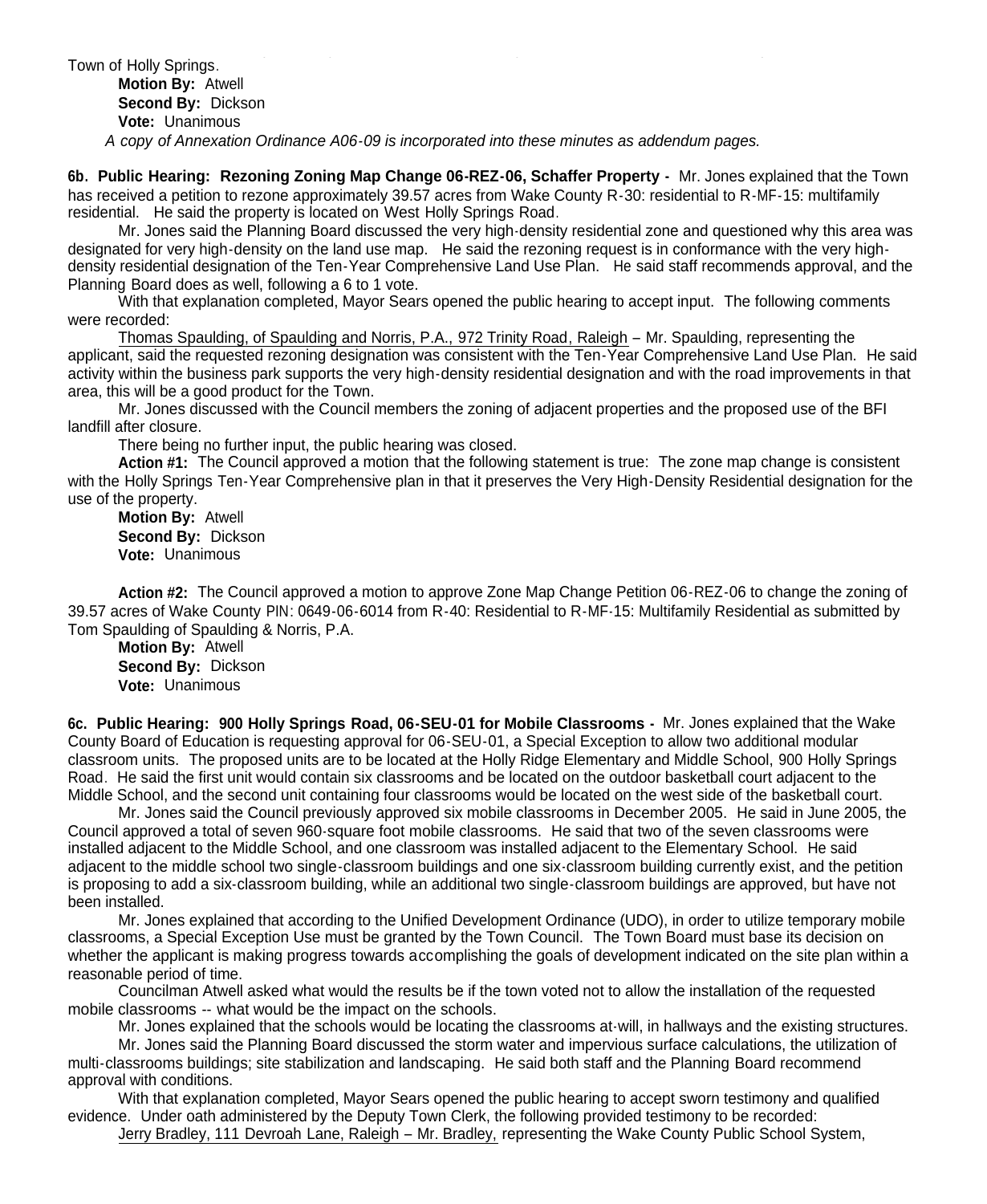addressed the Council's concerns regarding the location of the units and the growth planning issues. Mr. Bradley requested the Council consider approval of allowing the installation of the additional mobile classrooms. He said it is Wake County's intent to have the classrooms up and running before school starts the next school year.

Councilman DeBenedetto asked what would be the life span of the mobile classrooms.

Mr. Bradley said the life span of the mobile units is approximately 20 years before needing to be replaced. He said Wake County Schools is placing 103 modular units this year located on Wake County Elementary and Middle school campuses, in hopes of solving the growth problem.

Councilman Atwell commented that he was concerned about why the Wake County Public School System does not plan for growth from the beginning for new schools, like everyone else who plans and design facilities.

Mr. Bradley said that the additional mobile classroom will meet the needs for the Elementary and Middle Schools and that the original campus plan was designed for placement of modular units to be added in the future.

David Kasseling 740 Piney Grove-Wilbon Road – Mr. Kasseling said that he had two sons who attend both schools. He requested the Town consider assisting the PTA in replacing the playground areas that the mobile classrooms will be replacing.

Mr. Jones said that staff is unaware of any disturbance of any playground areas. He said the second unit would be located on the west side of the basketball court. He said that there may be open areas that children play, but that they are not designated as a playground.

Councilman Atwell said that he did not agree with Wake County Public School Systems strategy for planning for future growth.

There being no further testimony, the public hearing was closed.

**Action #1:** The Council approved a motion to make and accept the following findings of fact to be recorded in the minutes for Special Exception Use Petition 06-SEU-01 for Wake County Public School System to allow two mobile classrooms on the Holly Ridge Elementary and Middle School campus located at 900 Holly Springs Road as submitted by Gerald Core of Wake County Public School System, dated revised April 15, 2006.

- a. The proposed use will not be injurious to the public health, safety, comfort, community moral standards, convenience or general welfare;
- b. The proposed use will not injure or adversely affect the adjacent area;
- c. The proposed use will be consistent with the character of the district, land uses authorized therein, and the Town of Holly Springs Comprehensive Plan;
- d. The proposed use shall conform to all development standards of the applicable district (unless a waiver of such development standards is requested as part of the special exception use petition and approved as set forth above, in which case the proposed use shall conform to the terms and conditions of such waiver).
- e. Access drives or driveways are or will be sufficient in size and properly located to: ensure automotive and pedestrian safety and convenience, traffic flow as set forth in Section 7.09 – Pedestrian Circulation and Vehicular Area Design; and, control and access in case of fire or other emergency;
- f. Off-street parking areas, off-street loading areas, trash enclosures, trash pick-up and removal, and other service areas are located so as to be safe, convenient, allow for access in case of emergency, and to minimize economic, glare, odor, and other impacts on adjoining properties and properties in the general neighborhood:
- g. The lot, building or structure proposed for the use has adequate restroom facilities, cooking facilities, safety equipment (smoke alarms, floatation devices, etc.), or any other service or equipment necessary to provide for the needs of those persons whom may work at, visit or own property nearby to the proposed use;
- h. Utilities, schools, fire, police and other necessary public and private facilities and services will be adequate to handle the needs of the proposed use;
- i. The location and arrangement of the use on the site, screening, buffering, landscaping, and pedestrian ways harmonize with adjoining properties and the general area and minimize adverse impacts; and,
- j. The type, size, and intensity of the proposed use (including but not limited to such considerations as the hours of operation and numbers of people who are likely to utilize or be attracted to the use) will not have significant adverse impacts on adjoining properties or the neighborhood.

#### **Motion by:** Womble

#### **Second By:** DeBenedetto

**Vote:** The motion carried following a 3-2 vote. Councilmen DeBenedetto, Womble, Mayor Sears voted for. Councilmen Atwell and Dickson voted against.

*A copy of Special Exception Use application 06-SEU-01 entered into the record by the applicant and addressing the findings of facts is incorporated into these minutes as addendum pages.*

**Action #2:** Having made findings of fact that the project meets the requirements to be granted a Special Exception Use, the Council approved a motion to approve Special Exception Use #06-SEU-01 Holly Ridge Elementary School and Middle School at 900 Holly Springs Road as submitted by submitted by Gerald Core of Wake County Public School System, dated revised April 15, 2006, with the following conditions: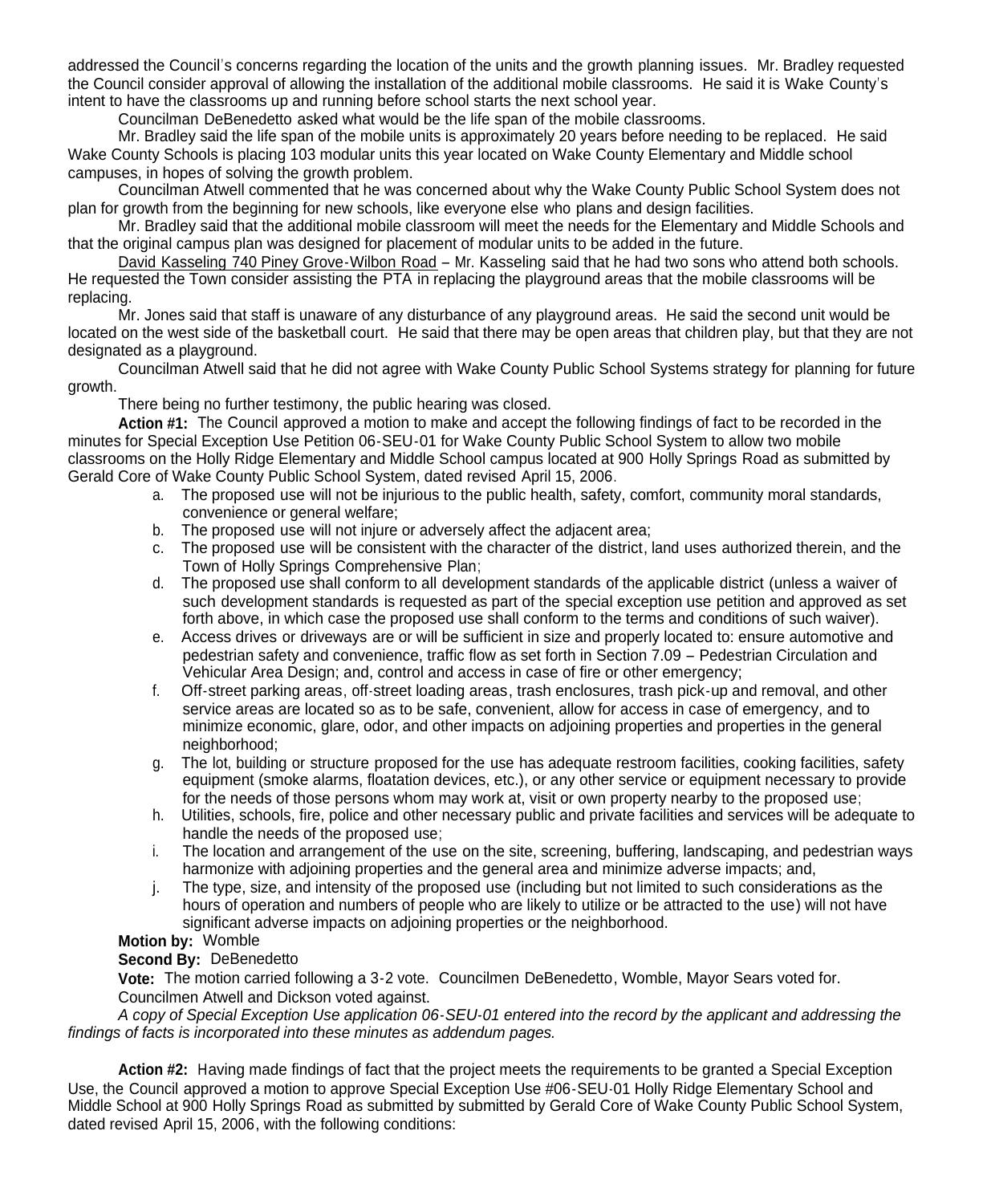- 1. Prior to Certificate of UDO Compliance, the following must be completed:
	- a. All dead and missing landscaping is to be replaced and or installed in accordance with the original approved plans.
- 2. The following item will need to be included with 1<sup>st</sup> construction drawing submittal (later in the approval process):

Provide signed and sealed calculations and written explanation of the cubic feet per second of flow existing and the cubic feet per second of the post proposed flow. (Calculations have been received by the town with the latest

submittal and will be reviewed and comments made prior to 1<sup>st</sup> construction drawing submittal.)

3. The following item will need to be addressed prior to construction drawing approval:

a. On previously approved Holly Ridge Elementary & Middle School Modular Units, there was a condition of approval about S&EC and stormwater issues for this site. Documentation that this has been satisfied must be received prior to construction drawing approval.

**Motion by:** Womble

## **Second By:** DeBenedetto

**Vote:** The motion carried following a 3-2 vote. Councilmen DeBenedetto and Womble voted for. Councilmen Atwell and Dickson voted against. Mayor Sears broke the 2-2 tie by voting for the motion.

**6d. Public Hearing: Shoppes at Holly Springs Development Agreement –** Mr. Schifano explained to the Council that with the new adopted developer agreement ordinance a public hearing is required before the Town can enter into an development agreement. He said the public hearing was opened on April 18 and continued because the terms had not yet been agreed upon.

Mr. Schifano said the final draft that is before the Council and sets forth aspects for signage; on- and off-site infrastructure; road improvements; parking lot lights; permits and development standards.

He said the Council is to resume the public hearing and take action on the development agreement.

With that explanation completed, Mayor Sears opened the public hearing to accept input. The following comments were recorded: None.

There being no input, the public hearing was closed.

**Action:** The Council approved a motion to enter a development agreement with Holly Springs Retail Investment, LLC for the development of Shoppes at Holly Springs.

**Motion By:** Womble **Second By:** DeBenedetto **Vote:** Unanimous

*A copy of the draft Holly Springs Retail Investment, LLC, development agreement is incorporated into these minutes as addendum pages.*

**6e. Monument Park, 06-DP-01 –** Mr. Jones said 06-DP-01 proposes a development of 94 attached dwelling units and the conversion of both the Mims and Wright houses for non-residential uses. He said the overall development is located on an approximately 19-acre site west of Avent Ferry Road between Earp and Ballentine Streets within the boundaries of the Village District Area Plan.

Mr. Jones said six acres is planned for dedicated open space, including the historic natural spring site.

Mr. Jones said the plan proposes 39 parking spaces to be shared between the Mims and Wright houses along Ballentine Street. Also, additional on-street parking spaces are proposed adjacent to Holly Springs United Methodist Church and parsonage.

Mr. Jones explained that the proposed plan calls for a higher density that what was submitted to the Town in January 2006. He said that staff encouraged the developer to add as much density as possible.

Mr. Jones reviewed the original layout of the proposed plan and the current revised plan. He said the revisions affect the townhomes and the residential areas, which took the houses closer to the streets.

Mr. Jones said the applicant is requesting approval for the development plan as well as consideration for waivers to the UDO regulations and an exception to the town's Engineering and Construction Design Standards to allow waterlines not to be required along the entire roadway frontage length of a proposed project (i.e. Avent Ferry Road.).

Councilman Womble asked which street the single-family homes would be facing. Mr. Jones said they would face Ballentine Street.

Mr. Jones said the Planning Board discussed the impacts of storm water; the absence of building elevations; the driveway configuration along Avent Ferry Road; safety along West Ballentine Street; the proposed grading and site clearance; and the adequacy of the perimeter landscaping along the southwest boundary of the site. He said both staff and the Planning Board recommend approval with conditions. He said the developer is proposing to install a new greenway trail.

Councilman DeBenedetto asked if the definition of very high density would be considered apartments.

Mr. Jones explained that the site is located within the Village District Area Plan (VDAP) which has the site(s) designated for Park/Open Space and attached residential uses. The VDAP does encourage higher density residential uses within the Village District and the conversion of existing homes to non-residential uses, which the current plan proposes.

There was discussion among the Council members regarding similar townhome developments in other areas of the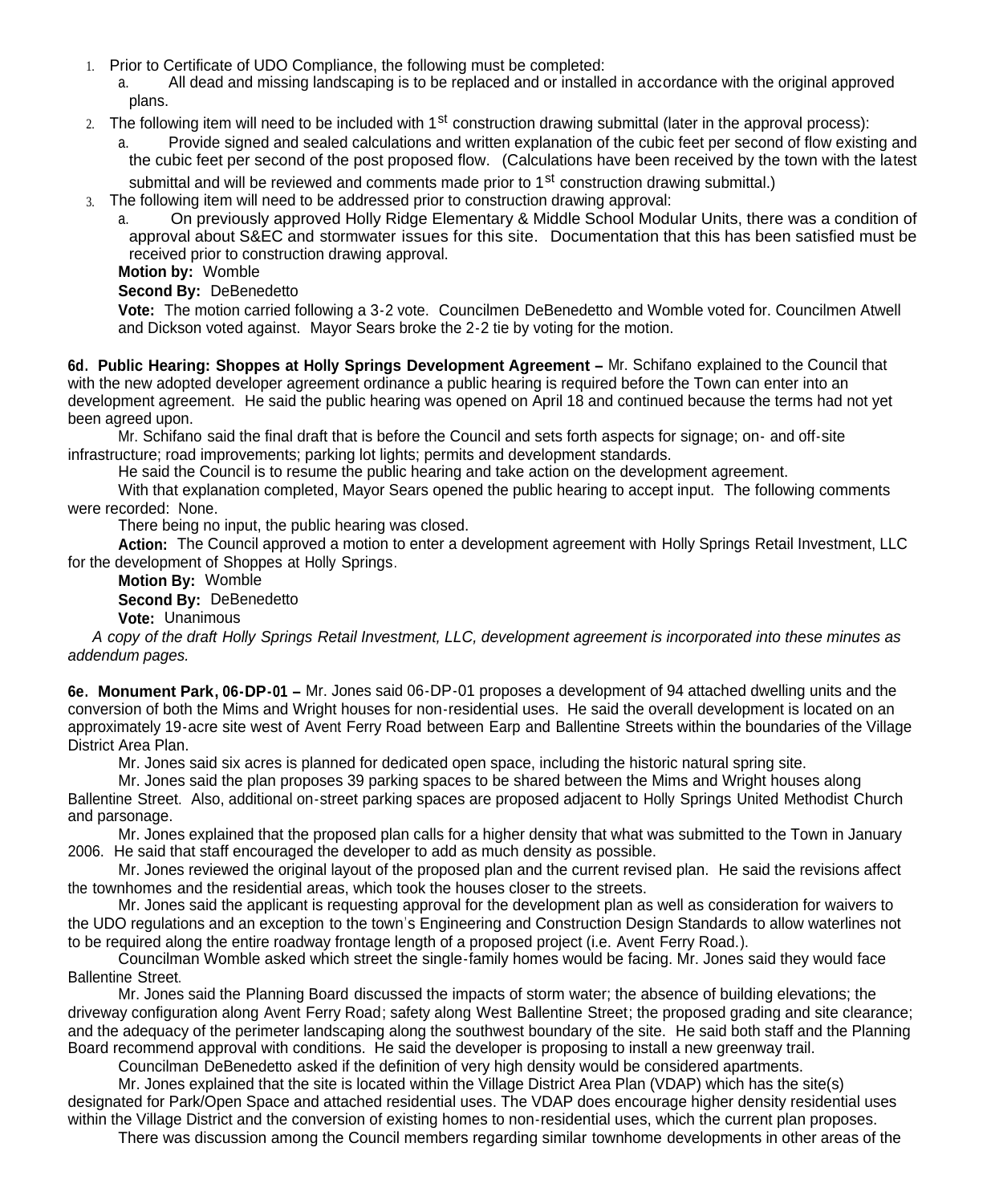There was discussion among the Council members regarding similar townhome developments in other areas of the Town with very high density and the proposed single-family residential area with front-loaded garages.

Don Mizelle of 5429 Shoreline Court – Mr. Mizelle, representing Stafford Land Company, addressed the Council regarding the proposed single-family homes with garages facing the front and the alley ways. He reviewed the proposed townhomes, the buffer areas and the areas that would remain natural. He said that the property would not be mass graded. Mr. Mizelle described the recreational facilities and said that the open space, which is approximately six acres of the 19 acres, is to be dedicated to the Town.

There was much discussion among staff and the Council regarding parking and site elevations.

With that explanation completed, Mayor Sears opened the public hearing to accept input. The following comments were recorded:

Councilman DeBenedetto said that he would be in favor of tabling the development plan until the town receives the building elevations.

Thomas Spaulding 971 Trinity Street, Raleigh – Mr. Spaulding, representing the developer, explained to the Council that the development plan is proposing as much storm water studies and protection as the library site.

Councilman DeBenedetto said that it appears that 15 to 16 houses are in the impervious surface areas. He asked if the drainage for those houses will drain down toward the creek.

Mr. Spaulding said that he will review that area and evaluate further during the construction drawing submittals.

Kevin Heyel of 416 W. Ballentine Street – Mr. Heyel said that his main concern was for the drainage on the corner lot located near Utley Creek. Mr. Heyel distributed pictures of Utley Creek during a rain storm and a photo of the flow when it's not raining. He requested the Council consider removing the townhomes that are adjacent to the existing residential dwellings from the proposed development plan.

Ken Macier of 117 Dutch Hill Road – Mr. Macier said that he was concerned with the overall view of the town, being this is one of the core areas. He said that the Ten–year Comprehensive Plan, before the revisions, proposed a theater and park area, and low-density for that area. He said that he was concerned about the townhomes being so close to the cultural center and library because it would increase the current traffic problem. Mr. Macier said he didn't understand why townhomes would benefit the Town instead of the theater and park areas.

Shannon Harris of 409 Ballentine Street – Mr. Harris said that he was concerned about the area leading to the springs. He said that the property behind the church is too steep to walk to the springs and if the property is developed it would limit the access. He said his major concern would be the increased traffic and current speeding problem along Ballentine Street and that with the additional proposed townhomes, it would get worse.

Daniel Waterman of 412 W. Ballentine Street – Mr. Waterman said that because he does not know what the developers are planning will look like, he requested the Council consider tabling action on the development plan until the town receives the building elevations. He said his second concern is that the plan proposes only one access for the townhomes.

Glenn Myrto of 408 W. Ballentine Street – Mr. Myrto said that he is concerned about the impact that this development would have on the neighborhood and the town. He said being that the Avent Acres pool is located on W. Ballentine Street and that the children of Oaks of Avent Acres would be crossing W. Ballentine Street, he sees a potential danger along that area with the increased traffic of the cultural center and library plus the proposed townhomes. He said that he was also concerned about the environmental issues this development may cause. He was also concerned about the park and greenway areas. He said the proposed development plan does not reflect what the Ten-Year Comprehensive Land Use Plan is designating for that area.

There being no further input, the public hearing was closed.

Councilman Atwell said he agrees with the need of high density in the downtown areas, but he is not in favor of townhomes for this area.

Mayor Sears asked Mr. Mizelle at what time can the Town receive the building elevations.

Mr. Mizelle said that the elevations cannot be provided at this time because the developer needs the Town approval for loan purposes, and the property has not yet been marketed for sale to contractors. He asked the Council for suggestions regarding the development plan and what they would like to see on a revised plan.

Councilman Atwell agreed that the use of the area should be as a park and that townhomes at that particular location would not be best for the town.

After much discussion, the Council voiced their likes and dislikes regarding the plan. The Council members suggested tabling the development plan to allow the developer to revise the configuration of the plan with less townhome units.

Mr. Mizelle said that he agreed with tabling the development plan for more study.

**Action:** The Council approved a motion to table Development Plan #06-DP-01 for Monument Park as submitted by Stafford Land Company, Inc., project number 596-05, revised April 10, 2006, and to reopen the Public Hearing at the August 1, 2006 Town Council meeting.

**Motion:** Womble

## **Second**: DeBenedetto

**Vote:** The motion carried following a 3-1 vote. Councilmen DeBenedetto, Womble and Atwell voted for. Councilmen Dickson voted against.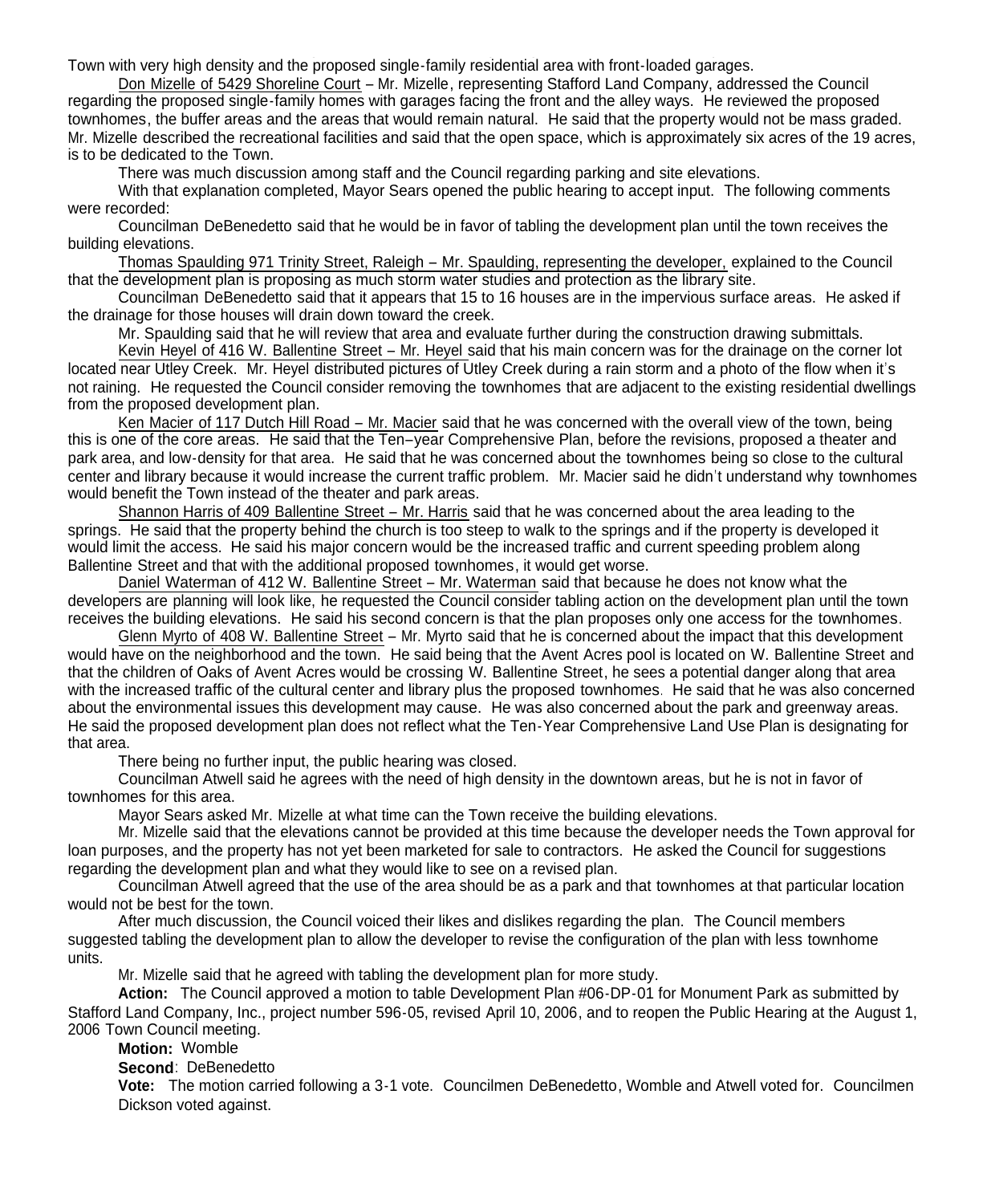**7. Consent Agenda:** All items on the Consent Agenda were approved following a motion by Councilman Atwell, a second by Councilman DeBenedetto and a unanimous vote. The following actions were affected:

7a. Minutes - The Council approved the minutes of the council's regular and special meetings held in April, 2006.

7b. Budget Report– The Council received a report of budget amendments #121 through #136 approved by the town manager. *A copy of the budget report is incorporated into these minutes as addendum pages.*

7c. Budget Amendment, \$17,000 – The Council adopted a budget amendment to the fire station project fund. *A copy of the budget amendment is incorporated into these minutes as an addendum page.*

7d. Town Project Change Orders – The Council received a report of town project change orders approved by the town manager. *A copy of the project change orders are incorporated into these minutes as addendum pages.*

7e. Set Public Hearing for FY 2006-07 Budget – The Council set a public hearing for 7 p.m. Tuesday, June 6, 2006 to<br>Prive input on the Town of Holly Springs FY 2006-07 budget. The Council of Mustern Wake Regional Water receive input on the Town of Holly Springs FY 2006-07 budget. Reclamation Facility Inter-local Agreement– The Council approved an amendment to the Western Wake Regional Water Reclamation Facility inter-local agreement. *A copy of the draft inter-local agreement is incorporated into these minutes as addendum pages.*

**8a. Monument Park, 06-DP-01 –** This item was moved to public hearings and renumbered as agenda item 6e during agenda adjustment.

**8b. Ordinance 06-09, Amendment to the Animal Control** Code – Mr. Schifano explained that this ordinance would amend the Town Code, Chapter 12 Public Safety, Section 12-65 addressing animal cruelty. He said the ordinance revision is one of the most comprehensive approaches to animal protection. He reviewed the ordinance amendment with the Council members.

Councilman Atwell asked the meaning of section "(C), (2) Failing to keep an animal under sanitary and humane conditions which are not detrimental to the animal's health and general welfare and which maintain a condition of good order and cleanliness and reduce the possibility of transmission of disease" and suggested modifying the language not to read as a double negative.

All were in consensus to amend the section (C) (2) at the town attorney's discretion.

**Action:** The Council approved a motion to adopt Ordinance 06-09 enacting an amendment to the Town Code, Chapter 12, Public Safety, Article III, Animals, Section 12-65 with the requested modifications.

**Motion By:** Womble **Second By:** Atwell **Vote:** Unanimous *A copy of Ordinance 06-09 is incorporated into these minutes as addendum pages.*

**8. Public Comment:** At this time, an opportunity was provided for members of the audience who had registered to speak to address the Council on any variety of topics not listed on the night's agenda. None.

#### **9. Other Business:** None.

**10. Manager's Report:** Mr. Dean invited the Council members to Kids Appreciation Day on Saturday, May 20, 2006, from 2 to 4 p.m. at Womble Park.

Mr. Dean said that the Town of Cary was contacted regarding the old Cary landfill located on Holly Springs Road. He said the Town of Cary sent someone to the site on Monday, May 15, to correct the problem.

Mr. Dean followed up with the items that the Council requested at the Budget Workshop. He said that Human Resources Director Erika Phillips will be submitting a revised Personnel Policy to tie the Cost of Living Adjustment with merit increases at the June  $6<sup>th</sup>$  Town Council meeting for review and adoption. He said that this amendment to the Personnel

Policy will not affect the proposed budget. Mr. Dean said staff added an additional \$100,000 to the line item from park reserves to include another parking lot at

Jones Park. He said that based on evaluating the site, the town can construct the parking lot near the water tank and stay off of school property. He said he recommends amending the proposed budget using the park reserve funds.

Mr. Dean said that he has not heard from any civic clubs as discussed as it relates to additional funding for Veterans Park, and staff feels that the funding proposed can get the project completed. Any additional funds will allow us to expand the scope of what we want to do, he said, and he recommended proceeding with the funding level proposed, and work with any civic clubs that come forward to assist with this project. He said that there would be no effect on the proposed budget.

Mr. Dean said in conversations with Mr. Tillage, the Mag Meter purchase can wait an additional year. He said that Mr. Tillage does everything by policy from a safety standpoint, and can do the same thing for an additional year. Mr. Dean said that staff recommends not to include this purchase in this year's budget.

He said that the Bass Lake sidewalk surveying proposals are scheduled to be presented at the first meeting in June. The right of way agreements would be drawn up for residents to sign after the surveying is completed. He said this project will be expedited and will not affect the proposed budget.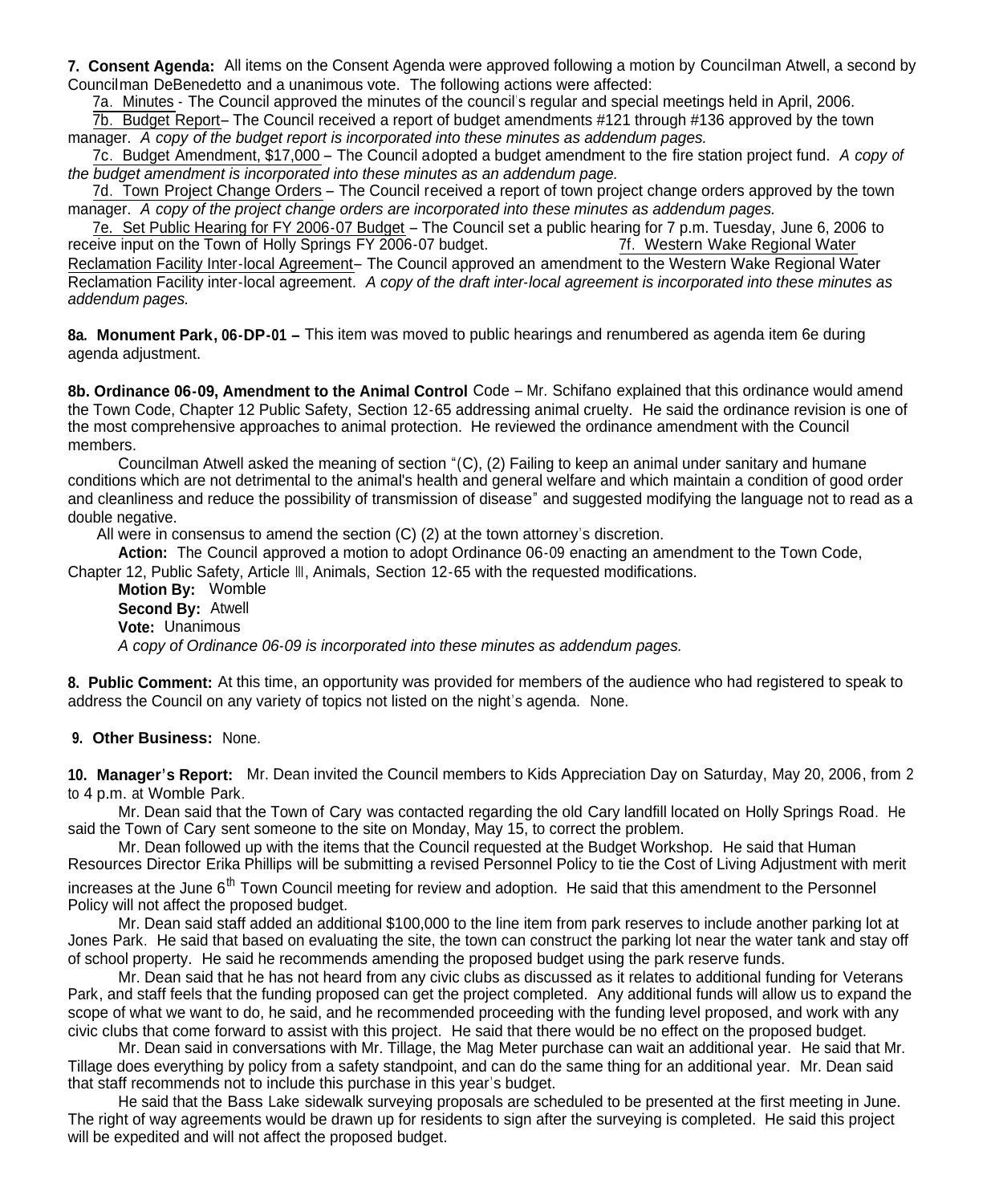Mr. Dean said the cost of contracting a tub grinder would range between \$30,000 and \$40,000 per month. The cost of having a contractor come on site for grinding would be approximately \$400 to \$600 per hour.

Mr. Dean said he recommends that the Town keep the purchase of a chipper in the budget and add enough funding (\$10,000 range) to rent a tub grinder during the year and delay the purchase of a tub grinder until the Town's usage would justify it.

Mr. Dean said that staff has reviewed the public safety positions proposal, and recommends to leave the fire positions as stated in the budget, and to move the half-year police department positions to full-year positions. He said the added three positions in the fire division, which would increase each shift by one person, and if additional positions were required, they would need to be added in groups of three (one per shift). He said the cost for each new firefighter position is \$40,690 or a total of \$122,070 for the three.

He said in the police division, the cost of moving the two positions from half- to full-year is \$50,454. To add new positions, the town would have to adjust the operating budget by cutting other department budgets or increasing the tax rate.

Mr. Dean said that staff recommends to shift the two police officer positions from half-year to full-year positions at a budget increase of \$50,454 and make no changes in the fire department for FY 2006-07.

Mr. Dean at this time discussed the possibility of separating the police and fire divisions and making two departments. He said that this has been discussed over the past several years, because of the growth rate of the town. He said that separating the two divisions in the future was a suggestion in the last pay classification study.

Mr. Dean said that because this is such a big change and not knowing how the change would affect the budget, staff recommends that the town research those costs as well as how the transition of separating the police and fire departments would be handled before a decision is made by the Council.

All the Council members were in consensus to proceed with this study and develop a strategy and incorporate the associated costs for inclusion in this year's budget.

Mr. Dean said that are still several small departmental adjustments in the budget prior to final budget consideration at the June  $6<sup>th</sup>$  meeting.

Mayor Sears clarified that staff's recommendation is not to add additional firefighters to this year's budget. Mr. Dean said that was correct.

Councilman DeBenedetto said that he agreed with separating the police and fire departments and to study the possibility. He said he agreed with adding money to the FY 2006-07 budget to conduct the study and implementation. Mr. Dean said that not knowing what the cost will be to make the changes, he recommends to research the separation of the two departments and bring the findings back to the Council for review.

Councilman Womble said that the town needs more information on the salary classification and job descriptions before making a decision.

Councilman Atwell asked if the separating of the two divisions have anything to do with the police and fire departments performance or problems as the department is currently operating.

Mr. Dean said that there is not a problem with the operation or performance, but as the town grows and gets larger the Town needs to make this change to meet the demands of town's growth.

Mr. Dean explained that staff has been interviewing each department's employees in the past year for job performance.

There was much discussion on the comparison of the debt service and fund balance of Holly Springs and other municipalities. Mr. Holland said that he reviewed and compared Holly Springs' fund balances with other towns and that the Town is in sound financial shape and has nothing to worry about.

Council members were in consensus with the town manager's recommendation to continue the study of a separation of the police and fire departments and will await more information at the June  $6<sup>th</sup>$  Town Council meeting.

Mr. Dean reminded the Council that June  $7<sup>th</sup>$  is Town Hall Day and encouraged them to register with the town clerk if they wished to attend.

**11. Closed Session:** The Council approved a motion to enter into Closed Session, pursuant to G.S. 143-318.11(a)(4) to discuss a topic involving an economic development project and pursuant to G.S. 143-318.11(a)(3) to discuss matters of right of way acquisition for sewer and road improvements easement on property located in the western part of Town.

**Motion By:** Dickson **Second By:** Atwell **Vote:** Unanimous

#### **General Account of Closed Session – May 16, 2006**

In Closed Session, the town manager updated the Council members on the progress of a potential new industry to be located in the Holly Springs Business Park. Also, he reviewed the original economic incentive package that the Council previously approved.

Mr. Schifano discussed the matter of negotiations of possible infrastructure easements to be located on the Mosley